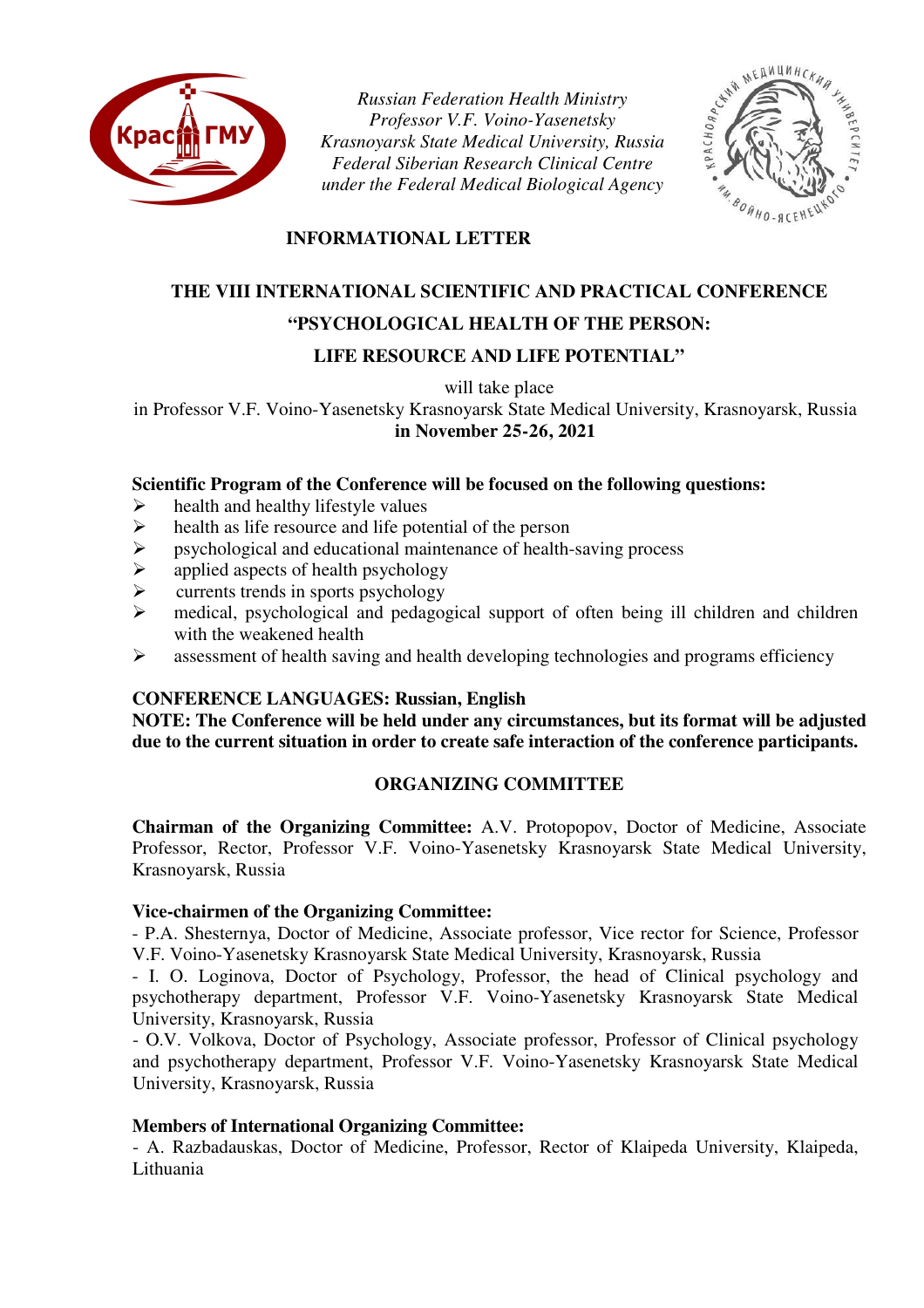- M. Wang, Emeritus Professor of Clincal Psychology, University of Leicester, United Kingdom of Great Britain and Northern Ireland

- N. Fatkulina, Doctor of Medicine, Professor, Director of Health Science Institute, Medical faculty, Head of Nursery Department, member of European Academy of Nursery Science, Vilnius University, Vilnius, Lithuania

- D.G. Dyakov, Candidate of Psychology, Associate Professor, Director of Psychology Institute, Belarus state pedagogical institute named after M.Tank, Minsk, Belarus

- E. Todorovich, Doctor of Psychology, Professor of Psychology Department, Faculty of Philosophy, University of Nis, Serbia

- H.-W. Gessmann, Doctor of Psychology, Professor, International Center of Clinical psychology and Psychotherapy, Aichach, Germany

- J. Levin, Clinical Psychologist, Member and Leading Trainer of Los Angeles Association for Gestalt Therapy, Sarasota, Florida, the United States of America

- U. Goldenbrook, Candidate of Medical Science, Chief physician in Centre of Integrative Medicine of Sherom, Hague, Holland

- L. Moshinskaya, PhD, Member if Israel Psychological Association, Chief crisis and stress specialist, Haifa, Israel

- B. P. Shruthi, Assistant Professor, Head, Department of Psychology, St Anne's Degree College for Women, Bangalore, India

- S. E. Kovalyov, Candidate of Psychology, Associate Professor, Department of Psychology of Sarsen Amanzholov East Kazakhstan State University, Ust-Kamenogorsk, Kazakhstan

- A. R. Rafikova, Candidate of Pedagogics, Associate Professor, Assistant manager at the Department of Physical culture of Academy of Management at the President of Belarus Republic, Minsk, Belarus

#### **Members of Organizing Committee:**

- V. B. Chupina, Candidate of Psychology, Associate professor of Clinical psychology and psychotherapy department, Professor V.F. Voino-Yasenetsky Krasnoyarsk State Medical University, Krasnoyarsk, Russia

- I. O. Kononenko, Candidate of Pedagogic, Associate professor of Clinical psychology and psychotherapy department, Professor V.F. Voino-Yasenetsky Krasnoyarsk State Medical University, Krasnoyarsk, Russia

- M. A. Lisnyak, Candidate of Medicine, Associate professor of Clinical psychology and psychotherapy department, Professor V.F. Voino-Yasenetsky Krasnoyarsk State Medical University, Krasnoyarsk, Russia

- E. I. Stoyanova, Candidate of Psychology, Associate Professor of Clinical psychology and psychotherapy department, Professor V.F. Voino-Yasenetsky Krasnoyarsk State Medical University, Krasnoyarsk, Russia

- Y.V. Zhivaeva, Candidate of Psychology, Associate Professor of Clinical psychology and psychotherapy department, Professor V.F. Voino-Yasenetsky Krasnoyarsk State Medical University, Krasnoyarsk, Russia

- N. N. Vishnyakova, Candidate of Psychology, the senior tutor of Clinical psychology and psychotherapy department, Professor V.F. Voino-Yasenetsky Krasnoyarsk State Medical University, Krasnoyarsk, Russia

- N. V. Popenko, Candidate of Psychology, Associate Professor of Clinical psychology and psychotherapy department, Professor V.F. Voino-Yasenetsky Krasnoyarsk State Medical University, Krasnoyarsk, Russia

#### **Forum Managers:**

- L.S. Gavrillenko, Candidate of Pedagogic, Associate professor of Clinical psychology and psychotherapy department, Professor V.F. Voino-Yasenetsky Krasnoyarsk State Medical University, Krasnoyarsk, Russia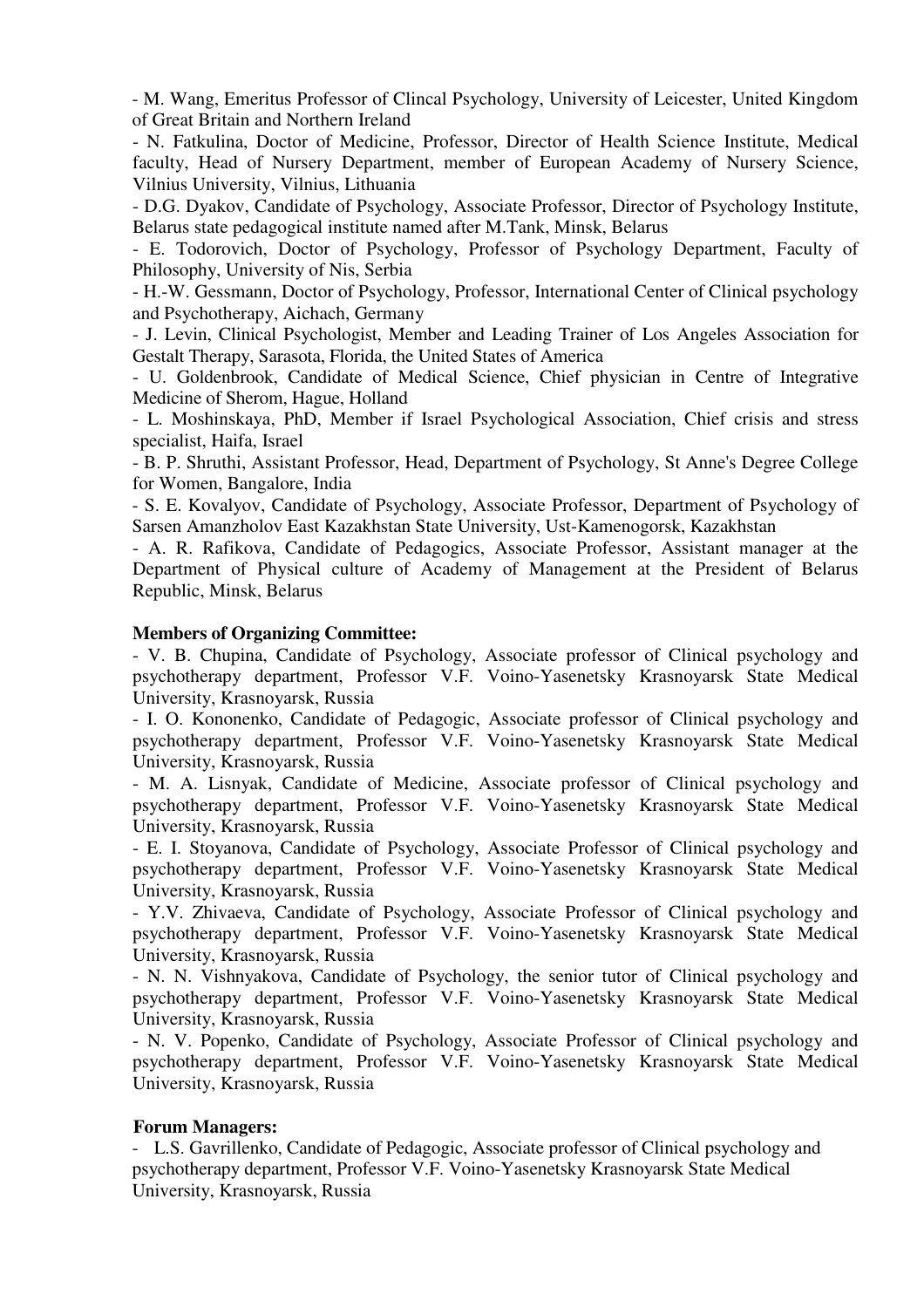- G.V. Senchenko, the tutor of Clinical psychology and psychotherapy department, Professor V.F. Voino-Yasenetsky Krasnoyarsk State Medical University, Krasnoyarsk, Russia

## **PARTICIPATION AND PUBLICATION CONDITIONS**

**1. Participation options:** in-person participation with report and publication, in-person participation with report, distant participation with publication, poster presentation.

- the deadline for submission of materials for participation in the conference: until November 1, 2021;

- the requirement is executed according to the form of submission through the website and the text of the article is attached in Russian or English (by name the author: Ivanov - article).

## **2. Requirements to the manuscript:**

- language of materials: Russian, English.

- article volume – 5-7 pages (from 12000 to 17000 symbols);

- materials should to be prepared in Word for Windows 2000/2003;

- materials design: the A4 format, fields - from above and from below 25 mm, at the left - 30 mm, on the right - 15 mm, a font - Times New Roman, the size - 12, an interval - 1, without hanging lines, headlines and the hidden symbols, a paragraph space  $-1.25$  cm.

#### - **Manuscript design:**

UDC

 Title - Article name should be placed in the center, written in capital semi boldface letters.

Initials and surname of authors should be placed through a line, formatting in the center.

 Next line is for the organization name, city, country - formatting in the center. Space

Summary of article - formatting on width, up to 250 words, the summary should obligatory contain work purpose, its novelty and the main conclusions. Language of the summary coincides with article language.

Keywords - formatting on width, up to 12 words, are given in the language of the article.

Space

 Article text - formatting on width, structuring in the following order: introduction (relevance), statement of a problem, materials and methods, results and their discussion, conclusions (subtitles - formatting on the left, semi bold letters).

Space

References should be ranked alphabetically, links in the text in parentheses: (Petrov,

2003).

The proper handout concerning design of manuscript is given in Attachment 1 to this Informational Letter.

The manuscripts with observance of all requirements to registration and a statement of the text will be placed in the Russian Science Index database.

The requirement for participation and the text of an article should be attached to the web-site of the conference till November 10, 2020 by the link: **http://psy.krasgmu.ru** 

**Publication is free. The organizing committee keeps the right to reject the materials of the conference participants which do not meet the requirements. Publications of young scientists can be presented only in co-authorship with the scientific supervisor.**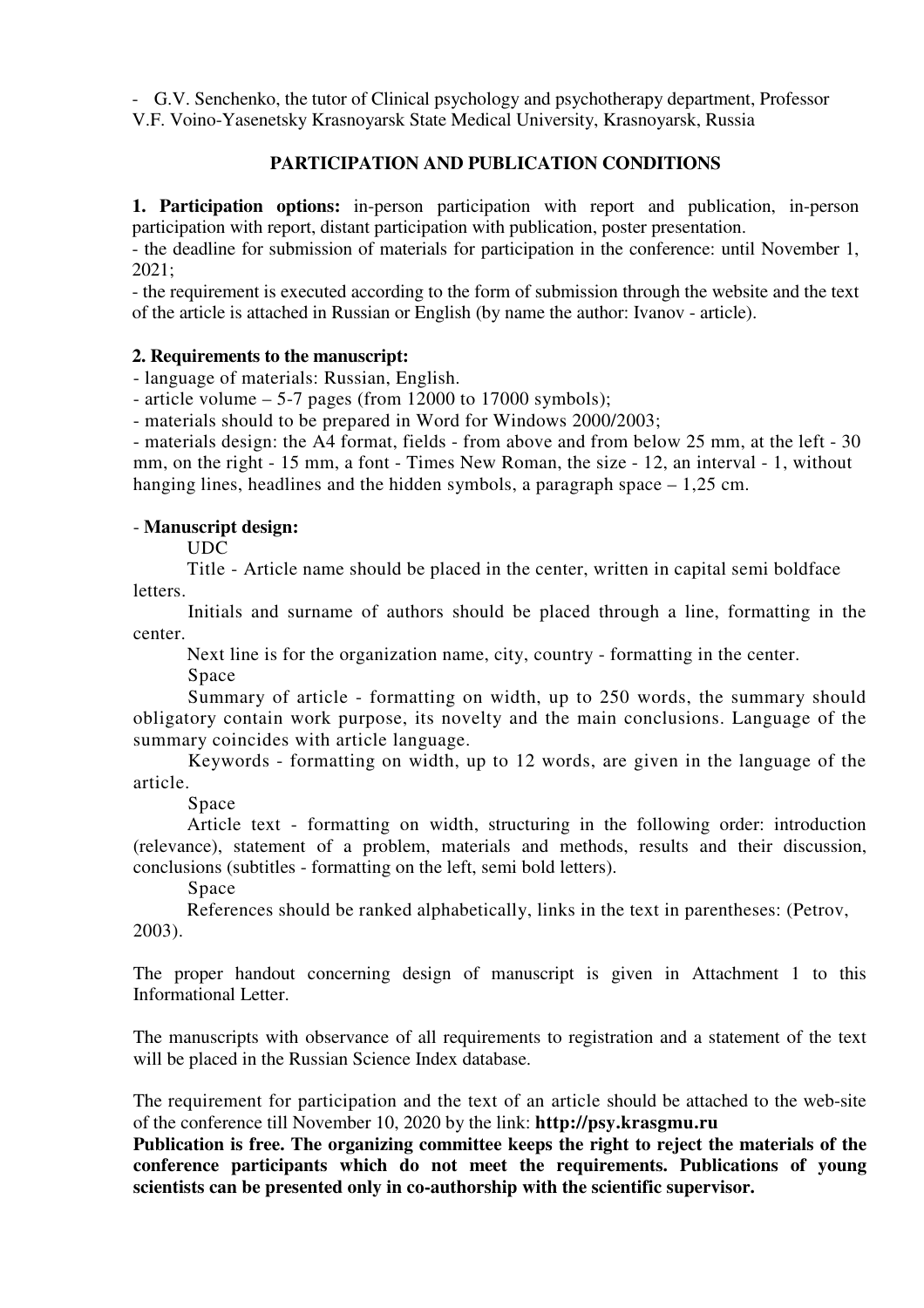The full list of workshops and training seminars, which are being planned in the days of the Conference, will be presented in Conference Program (after the 10 of November, 2021).

#### **WE INVITE YOU TO TAKE PART IN WORK OF OUR CONFERENCE!**

ATTACHMENT 1

**UDC 159.9.072** 

## **TITLE TITLE TITLE**

Name Surname, Name Surname Organization, City, Country

**Summary:** (formatting on width, up to 250 words, the summary should obligatory contain work purpose, its novelty and the main conclusions. Language of the summary coincides with article language).

**Key words:** word, word, word (up to 12 words, are given in the language of the article).

#### **Relevance**

Word, word, word, word, word, word, word, word, word, word, word, word, word, word, word, word, word, word, word, word, word, word, word, word, word, word, ….. (Peterson, 2015).

#### **State of the problem**

Word, word, word, word, word, word, word, word, word, word, word, word, word, word, word, word, word, word, word, word, word, word, word, word, word, word, …

**Table 1 –** The results of……

| <b>Nnnnnnnnnn</b>             | <b>Nnnnnnn</b> | Nnnnnn |
|-------------------------------|----------------|--------|
| Pppppppppppppppppppppp        |                | ∸      |
| Ааааааааааааааааааааааа       |                | DΟ     |
| <i>Eeeeeeeeeeeeeeeeeeeeee</i> |                |        |



**Picture. 1.** The factors determining……

## **Discussion of the results**

The data we obtained shows that... **Conclusion**  Summarizing the results of the study...